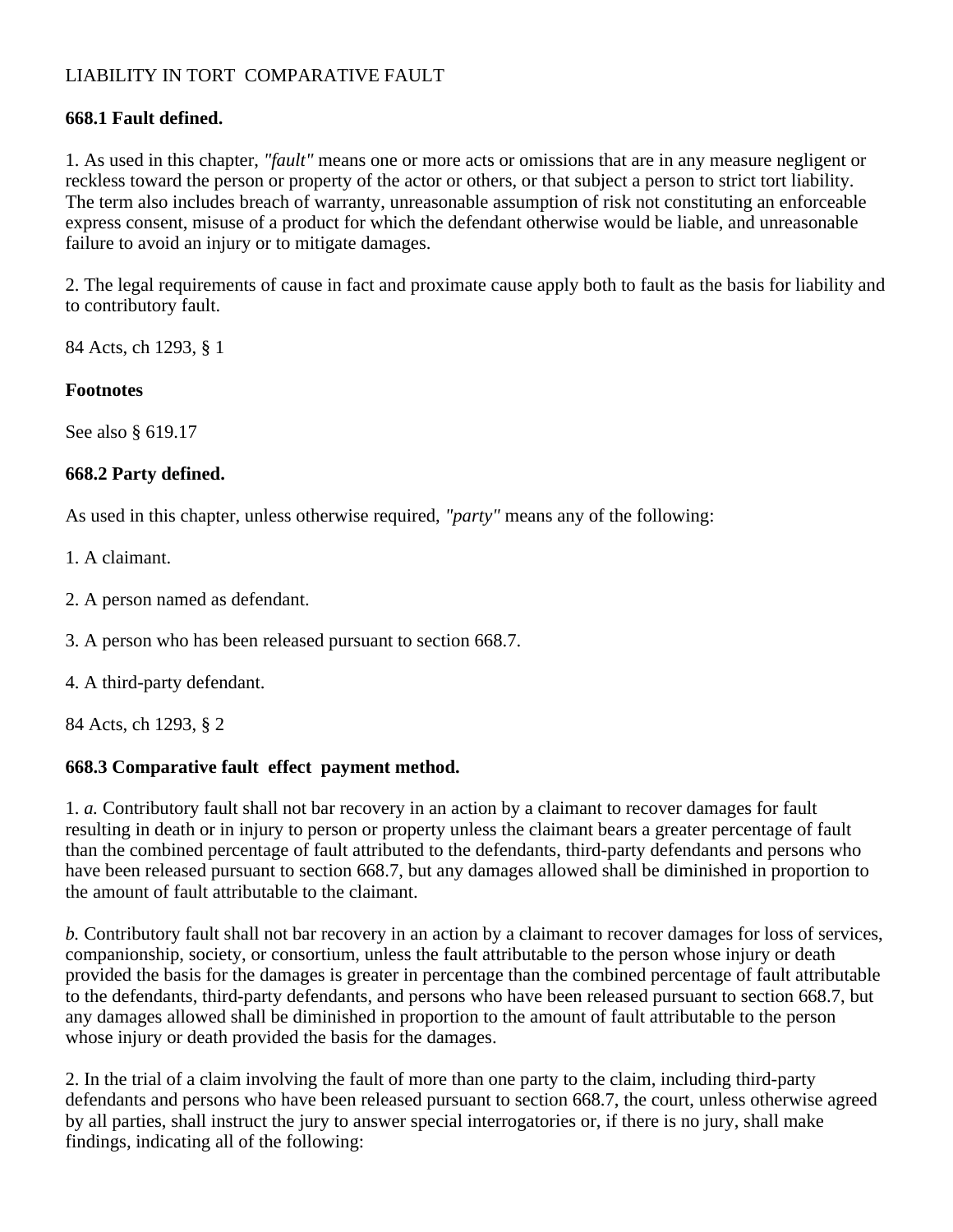*a.* The amount of damages each claimant will be entitled to recover if contributory fault is disregarded.

*b.* The percentage of the total fault allocated to each claimant, defendant, third-party defendant, person who has been released from liability under section 668.7, and injured or deceased person whose injury or death provides a basis for a claim to recover damages for loss of consortium, services, companionship, or society. For this purpose the court may determine that two or more persons are to be treated as a single party.

3. In determining the percentages of fault, the trier of fact shall consider both the nature of the conduct of each party and the extent of the causal relation between the conduct and the damages claimed.

4. The court shall determine the amount of damages payable to each claimant by each other party, if any, in accordance with the findings of the court or jury.

5. If the claim is tried to a jury, the court shall give instructions and permit evidence and argument with respect to the effects of the answers to be returned to the interrogatories submitted under this section.

6. In an action brought under this chapter and tried to a jury, the court shall not discharge the jury until the court has determined that the verdict or verdicts are consistent with the total damages and percentages of fault, and if inconsistencies exist the court shall do all of the following:

*a.* Inform the jury of the inconsistencies.

*b.* Order the jury to resume deliberations to correct the inconsistencies.

*c.* Instruct the jury that it is at liberty to change any portion or portions of the verdicts to correct the inconsistencies.

7. When a final judgment or award is entered, any party may petition the court for a determination of the appropriate payment method of such judgment or award. If so petitioned the court may order that the payment method for all or part of the judgment or award be by structured, periodic, or other nonlump-sum payments. However, the court shall not order a structured, periodic, or other nonlump-sum payment method if it finds that any of the following are true:

*a.* The payment method would be inequitable.

*b.* The payment method provides insufficient guarantees of future collectibility of the judgment or award.

*c.* Payments made under the payment method could be subject to other claims, past or future, against the defendant or the defendant's insurer.

8. In an action brought pursuant to this chapter the court shall instruct the jury to answer special interrogatories or, if there is no jury, shall make findings on each specific item of requested or awarded damages indicating that portion of the judgment or decree awarded for past damages and that portion of the judgment or decree awarded for future damages. All awards of future damages shall be calculated according to the method set forth in section 624.18.

84 Acts, ch 1293, § 3; 86 Acts, ch 1211, § 39; 87 Acts, ch 157, §5, 6; 97 Acts, ch 197, § 1012, 16

# **668.4 Joint and several liability.**

In actions brought under this chapter, the rule of joint and several liability shall not apply to defendants who are found to bear less than fifty percent of the total fault assigned to all parties. However, a defendant found to bear fifty percent or more of fault shall only be jointly and severally liable for economic damages and not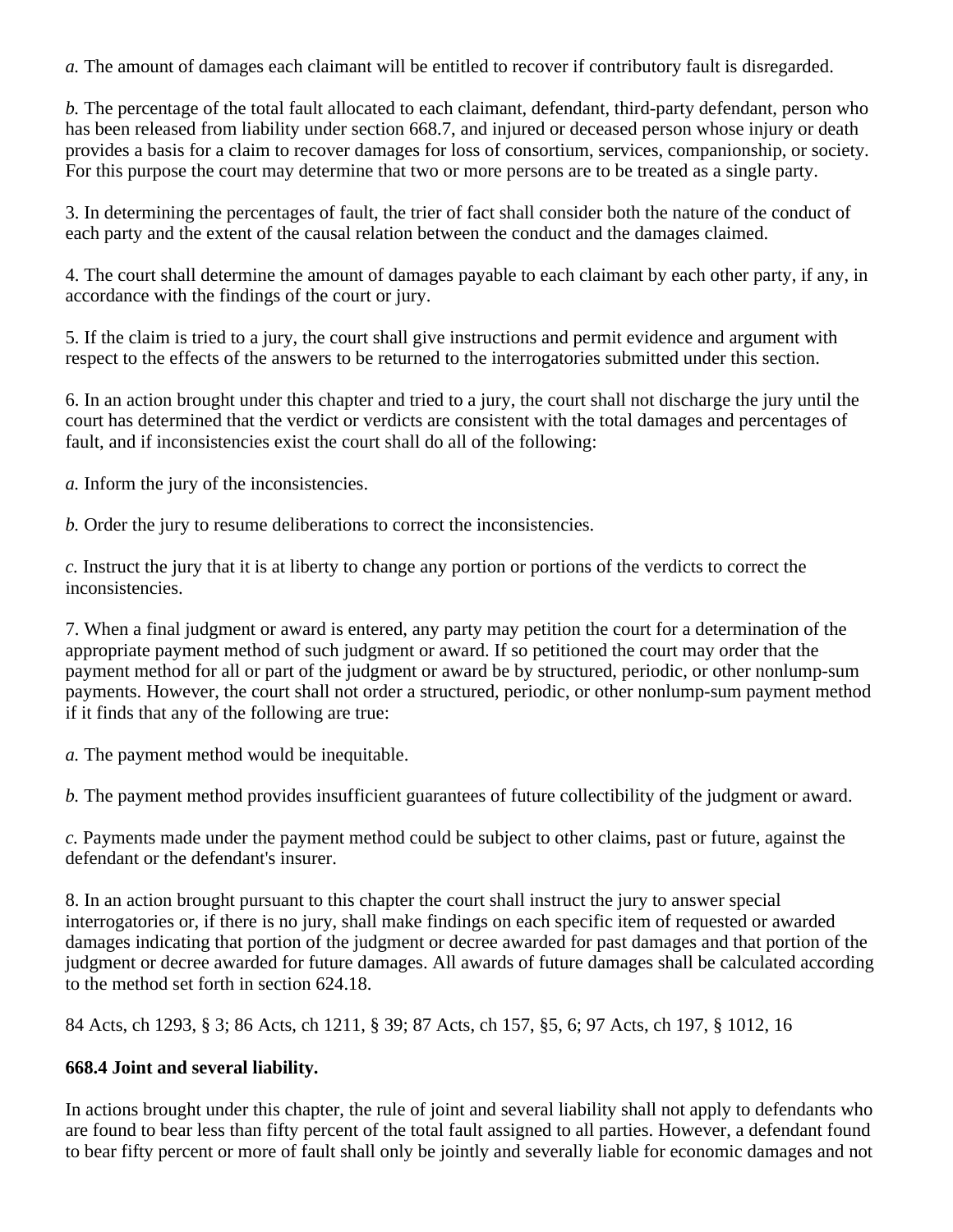for any noneconomic damage awards.

84 Acts, ch 1293, § 4; 97 Acts, ch 197, § 13, 16

## **668.5 Right of contribution.**

1. A right of contribution exists between or among two or more persons who are liable upon the same indivisible claim for the same injury, death, or harm, whether or not judgment has been recovered against all or any of them. It may be enforced either in the original action or by a separate action brought for that purpose. The basis for contribution is each person's equitable share of the obligations, including the share of fault of a claimant, as determined in accordance with section 668.3.

2. Contribution is available to a person who enters into a settlement with the claimant only if the liability of the person against whom contribution is sought has been extinguished and only to the extent that the amount paid in settlement was reasonable.

3. Contractual or statutory rights of persons not enumerated in section 668.2 for subrogation for losses recovered in proceedings pursuant to this chapter shall not exceed that portion of the judgment or verdict specifically related to such losses, as shown by the itemization of the judgment or verdict returned under section 668.3, subsection 8, and according to the findings made pursuant to section 668.14, subsection 3, and such contractual or statutory subrogated persons shall be responsible for a pro rata share of the legal and administrative expenses incurred in obtaining the judgment or verdict.

4. Subrogation payment restrictions imposed pursuant to subsection 3 apply to settlement recoveries, but only to the extent that the settlement was reasonable.

84 Acts, ch 1293, § 5; 87 Acts, ch 157, §7

## **668.6 Enforcement of contribution.**

1. If the percentages of fault of each of the parties to a claim for contribution have been established previously by the court as provided in section 668.3, a party paying more than the party's percentage share of damages may recover judgment for contribution upon motion to the court or in a separate action.

2. If the percentages of fault of each of the parties to a claim for contribution have not been established by the court, contribution may be enforced in a separate action, whether or not a judgment has been rendered against either the person seeking contribution or the person from whom contribution is sought.

3. If a judgment has been rendered, an action for contribution must be commenced within one year after the judgment becomes final. If a judgment has not been rendered, a claim for contribution is enforceable only upon satisfaction of one of the following sets of conditions:

*a.* The person bringing the action for contribution must have discharged the liability of the person from whom contribution is sought by payment made within the period of the statute of limitations applicable to the claimant's right of action and must have commenced the action for contribution within one year after the date of that payment.

*b.* The person seeking contribution must have agreed while the action of the claimant was pending to discharge the liability of the person from whom contribution is sought and within one year after the date of the agreement must have discharged that liability and commenced the action for contribution.

84 Acts, ch 1293, § 6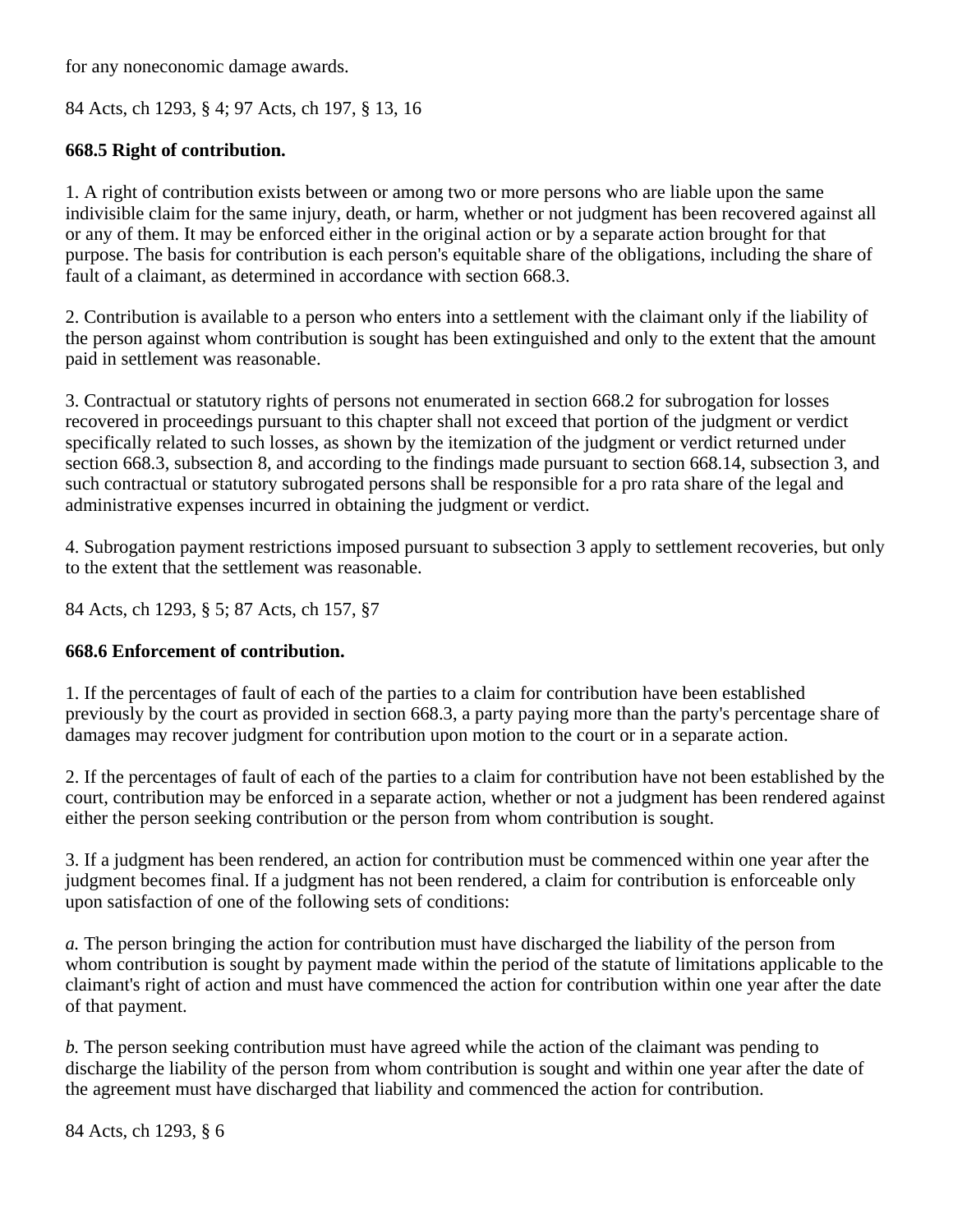### **668.7 Effect of release.**

A release, covenant not to sue, or similar agreement entered into by a claimant and a person liable discharges that person from all liability for contribution, but it does not discharge any other persons liable upon the same claim unless it so provides. However, the claim of the releasing person against other persons is reduced by the amount of the released person's equitable share of the obligation, as determined in section 668.3, subsection 4.

84 Acts, ch 1293, § 7

### **668.8 Tolling of statute.**

The filing of a petition under this chapter tolls the statute of limitations for the commencement of an action against all parties who may be assessed any percentage of fault under this chapter.

84 Acts, ch 1293, § 8

### **668.9 Insurance practice.**

It shall be an unfair trade practice, as defined in chapter 507B, if an insurer assigns a percentage of fault to a claimant, for the purpose of reducing a settlement, when there exists no reasonable evidence upon which the assigned percentage of fault could be based. The prohibitions and sanctions of chapter 507B shall apply to violations of this section.

84 Acts, ch 1293, § 9

## **668.10 Governmental exemptions.**

In any action brought pursuant to this chapter, the state or a municipality shall not be assigned a percentage of fault for any of the following:

1. The failure to place, erect, or install a stop sign, traffic control device, or other regulatory sign as defined in the uniform manual for traffic control devices adopted pursuant to section 321.252. However, once a regulatory device has been placed, created or installed, the state or municipality may be assigned a percentage of fault for its failure to maintain the device.

2. The failure to remove natural or unnatural accumulations of snow or ice, or to place sand, salt, or other abrasive material on a highway, road, or street if the state or municipality establishes that it has complied with its policy or level of service for snow and ice removal or placing sand, salt or other abrasive material on its highways, roads, or streets.

3. For contribution unless the party claiming contribution has given the state or municipality notice of the claim pursuant to sections 669.13 and 670.5.

84 Acts, ch 1293, § 10

#### **668.11 Disclosure of expert witnesses in liability cases involving licensed professionals.**

1. A party in a professional liability case brought against a licensed professional pursuant to this chapter who intends to call an expert witness of their own selection, shall certify to the court and all other parties the expert's name, qualifications and the purpose for calling the expert within the following time period:

*a.* The plaintiff within one hundred eighty days of the defendant's answer unless the court for good cause not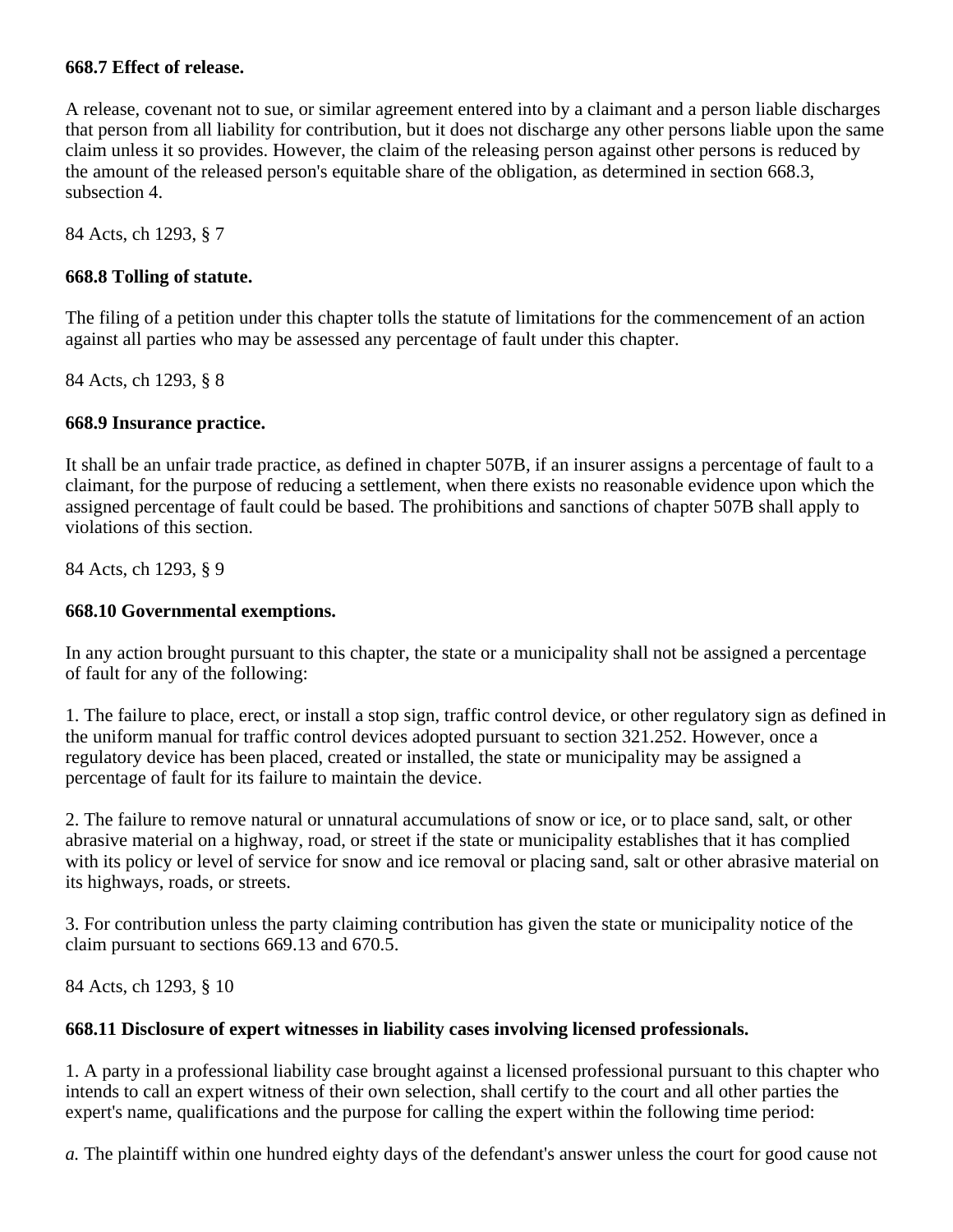ex parte extends the time of disclosure.

*b.* The defendant within ninety days of plaintiff's certification.

2. If a party fails to disclose an expert pursuant to subsection 1 or does not make the expert available for discovery, the expert shall be prohibited from testifying in the action unless leave for the expert's testimony is given by the court for good cause shown.

3. This section does not apply to court appointed experts or to rebuttal experts called with the approval of the court.

86 Acts, ch 1211, § 40

## **668.12 Liability for products state of the art defense.**

In any action brought pursuant to this chapter against an assembler, designer, supplier of specifications, distributor, manufacturer or seller for damages arising from an alleged defect in the design, testing, manufacturing, formulation, packaging, warning, or labeling of a product, a percentage of fault shall not be assigned to such persons if they plead and prove that the product conformed to the state of the art in existence at the time the product was designed, tested, manufactured, formulated, packaged, provided with a warning, or labeled. Nothing contained in this section shall diminish the duty of an assembler, designer, supplier of specifications, distributor, manufacturer or seller to warn concerning subsequently acquired knowledge of a defect or dangerous condition that would render the product unreasonably dangerous for its foreseeable use or diminish the liability for failure to so warn.

86 Acts, ch 1211, § 41

## **668.13 Interest on judgments.**

Interest shall be allowed on all money due on judgments and decrees on actions brought pursuant to this chapter, subject to the following:

1. Interest, except interest awarded for future damages, shall accrue from the date of the commencement of the action.

2. If the interest rate is fixed by a contract on which the judgment or decree is rendered, the interest allowed shall be at the rate expressed in the contract, not exceeding the maximum rate permitted under section 535.2.

3. Interest shall be calculated as of the date of judgment at a rate equal to the one-year treasury constant maturity published by the federal reserve in the H15 report settled immediately prior to the date of the judgment plus two percent. The state court administrator shall distribute notice monthly of that rate and any changes to that rate to all district courts.

4. Interest awarded for future damages shall not begin to accrue until the date of the entry of the judgment.

5. Interest shall be computed daily to the date of the payment, except as may otherwise be ordered by the court pursuant to a structured judgment under section 668.3, subsection 7.

6. Structured, periodic, or other nonlump-sum payments ordered pursuant to section 668.3, subsection 7, shall reflect interest in accordance with annuity principles.

87 Acts, ch 157, §8; 97 Acts, ch 197, § 14, 16; 2001 Acts, ch 87, §9, 10; 2003 Acts, ch 151, §58